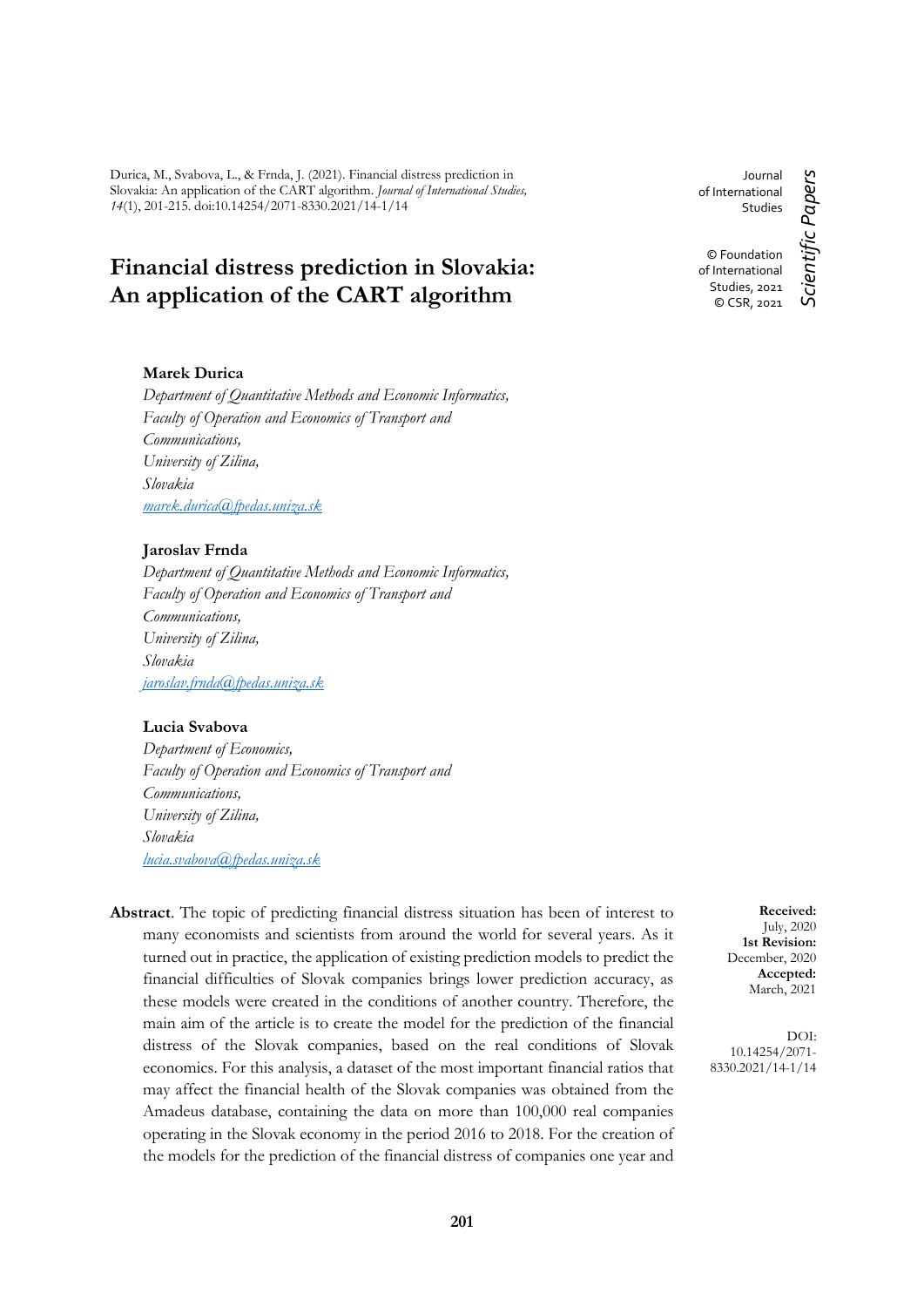two years in advance, the CART algorithm generating the binomial decision tree was used. The developed models achieve an overall accuracy of 87.3% and 91.9% and are very simple to the real application. The results from this prediction are important not only for companies themselves but also for all their stakeholders, as they could help the company to mitigate or eliminate the threat of financial distress and the other corporate risks related to such a situation in the company.

**Keywords:** CART, financial distress, financial ratios, prediction model, prediction ability.

#### **JEL Classification:** C38, G33

### **1. INTRODUCTION**

During the last decades, the issue of the prediction of financial distress of the companies has been a very interesting topic, as it is very important mainly for the managers of the companies, but also for the employees, credit and business partners of the company, but overall for all other interested stakeholders. A functional and reliable prediction model can be a supporting tool for determining the financial situation of the company, which can subsequently lead to the introduction of the necessary measures to mitigate or eliminate the occurrence and threat of financial difficulties or even bankruptcy of the company. (Kliestikova et al., 2017). Investors' investments in the company will then be safer, or they can be adjusted by investors to reduce the risk of their investments. Ultimately, these operations will be for the company beneficial. (Kral et al., 2018)

Methodological approaches usually used to create financial distress prediction models include the group of statistical methods and the group of data mining methods. Multivariate discriminant analysis (MDA), binary logit or probit are the typical representatives in the first group. The pioneers in using these methods for the creation of financial distress prediction models were Altman and Ohlson (Kovacova et al., 2018). In 1968, Altman developed a well-known Z-score model based on MDA, and then in 1980, Ohlson published the first logit bankruptcy model. These methods are fully parametric (Kliestik et al., 2018). The group of data mining methods consists of many various methods: artificial neural networks (ANN), genetic algorithms (GE), decision trees (DT), etc. These methods are fully non-parametric and there are no assumptions about the distribution of the variables and statistical relations among them (Paliwal & Kumar, 2009).

At present, we can say that both groups of methods are used in relation to prediction models of financial difficulties. At the beginning of this issue development there was a boom in using mainly the discriminant analysis and logistic regression, while in recent years, many methods of data mining and artificial intelligence have come to the fore, including also the CART method generating binomial decision trees. Of course, all these methods have their supporters as well as opponents, and there are also certain advantages and disadvantages associated with each of these methods (Gregova et al., 2020).

The CART algorithm can handle any type of input variables without some statistical assumptions about their probability distribution. The variables may even be collinear, and this technique has no problems with outliers or missing values. Moreover, CART generates a simple decision tree that can easily be programmed, and the classification of new cases is then very fast (Affes & Hentati-Kaffel, 2018).

### **2. LITERATURE REVIEW**

Financial distress is a notion covering more terms used in the case that company is confronted with financial difficulties. For the situations resulting in the problems of continuity of the company operations,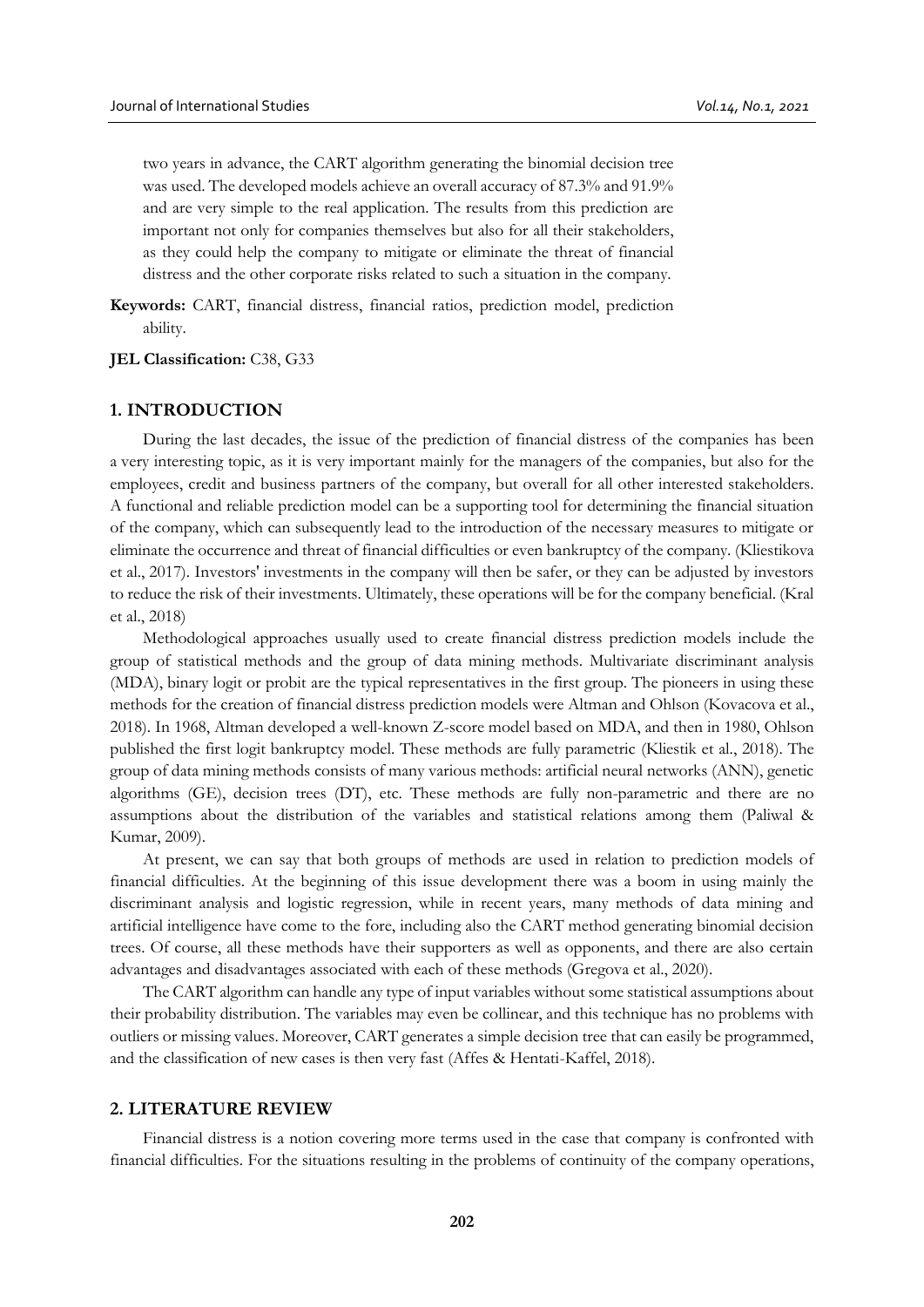terms such as bankruptcy, failure, insolvency, and default are usually used. (Gandolfi et al., 2018) According to the Altman definition of failure (1993), failure is a situation where "the realized rate of return on invested capital, with allowances for risk consideration, is significantly and continually lower than prevailing rates of similar investments".

The models for the prediction of financial distress used to be created by various statistical techniques. Before the 1980s, the most widely used method in this field was the MDA. This method is sometimes criticised for its relatively strict assumptions and data requirements (Balcaen & Ooghe, 2006) because, in real-world applications, these assumptions are usually hard to satisfy (Karas & Srbova, 2019). The second approach widely used in the field of financial distress prediction is logistic regression, firstly used by Ohlson (1980). This method contains the assumptions of homogeneity of variances and independence of the predictors. Gradually, some other techniques were applied in the field of prediction of bankruptcy, for example, probit analysis firstly used by Zmijewski (1984) and later for example by Kasgari et al. (2012).

In the group of data mining methods, support vector machines (SVM) and decision trees (especially CART and C4.5 trees) are the most commonly used techniques for identifying financial distress (Alaminos et al., 2016; Zhao et al., 2016; Liu & Wu, 2017; Tsai et al., 2014; Zieba et al., 2016). The models based on these techniques are commonly used in a practice. This is because these models are relatively easy to understand and to apply. Regarding the differences between these two methods, CART generates binary decision trees, while C4.5 does not. To select the best splitting criterion, CART employs the Gini index, while the information gain is used in the C4.5 algorithm. Another difference is in pruning. A cost-complexity pruning is used in the CART algorithm, whereas C4.5 employs a single-pass pruning algorithm.

In the field of identification of financial difficulties, research brings using various AI-based methods. Researchers use various machine learning techniques to solve this problem, but ANN is the most used one (Georgescu, 2017; Jones et al., 2016; Kumar & Ravi, 2007). Among the alternative techniques, the casebased reasoning approach was used by Li and Sun (2009) and genetic algorithms were used by Shin and Lee, 2002. In 2012, du Jardin and Severin used self-organising maps (or Kohonen maps), while simulation analysis was applied by Cohen et al. (2012). In addition to classical methods, Virag and Nyitrai (2014) used rough sets of financial distress prediction.

CART algorithm was introduced by Breiman et al. (1984). Right in the year 1985, Frydman et al. were the first to use the technique of DT in the field of the prediction of the failure of the companies. They found their DT achieved a better prediction accuracy of the failure of the companies compared with the MDA or Logit. Among the models created in recent years, we can mention several studies dealing with financial distress prediction. Several decision trees generating algorithms (CART, C5.0, and CHAID) together with the logistic regression (LR) approach were used to model the financial health of Taiwanese listed companies (Chen, 2011). In 2015, Irimia-Dieguez et al. published their study in which selected prediction models such as CART and Logit-based were compared.

Also, several studies discussing the creation of prediction models for some selected specific groups of companies were published. For example, in 2016, Brozyna et al. presented a model designed to predict the financial health of Polish and Slovak banks. This model was created based on a strong data sample from 2006-2012 containing the values of 25 financial ratios of 155 European banks. In 2017, Karas and Reznakova used the values of almost thirty ratios of construction companies operating in the Czech Republic and Slovakia to create a model by the CART technique.

In Slovakia, some national models have also been introduced in the last two decades. For agricultural companies, Gurcik (2002) and Chrastinova (1998) created a model using the classical MDA approach. These models are still used, not only for the agricultural sector. The first Slovak Logit models were published by Hurtosova (2009) and Gulka (2016). In 2017, Kovacova and Kliestik introduced the Logit model and the Probit model and compared the classification accuracy of these models. Gavurova et al. (2017) used the DT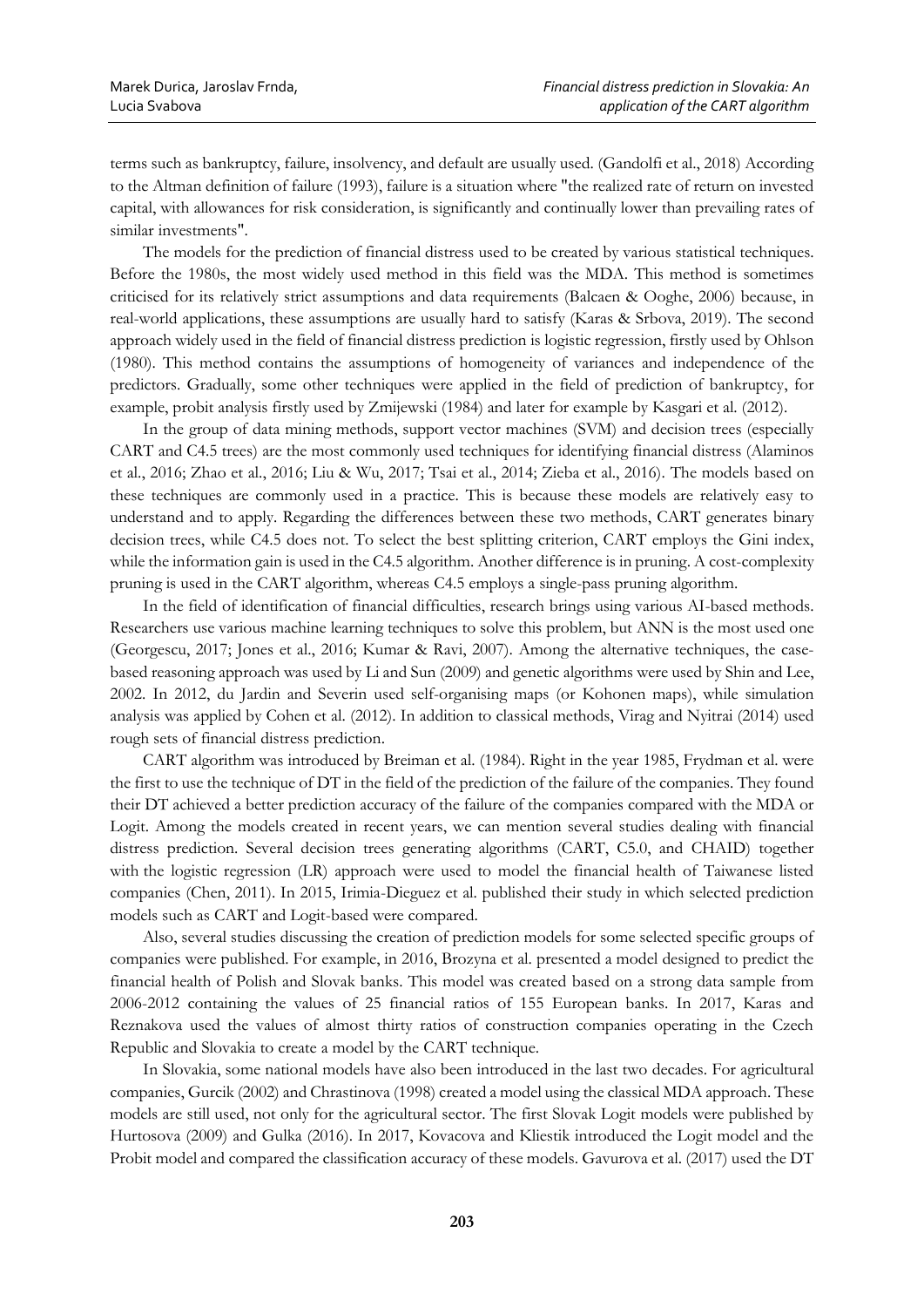technique to develop a new Slovak national model. Karas & Reznakova (2017) focused their study on the development of the CART-based model for construction companies operating in the Slovak economy. In the study of Mihalovic (2016), the author developed two national models created by the MDA and Logit approach. Using the MDA, Ferancova & Sabolova (2015) created a prediction model for the automotive industry companies. None of these prediction models used such a large database of companies as was used in this study. Moreover, a significant part of the mentioned models for Slovak companies was created for specific economic sectors. Many studies have shown that the developed prediction models have a much lower classification capability when used in different economic conditions or at different times than where or when they were developed.

According to this, our study is focused on the creation of a new Slovak national model using a real sample of Slovak companies and their financial data from the period of the years  $2016 - 2018$ . (Kovacova et al., 2019) We apply a CART algorithm to create this model. The originality of our models lies in the use of real data on more than 100,000 Slovak companies. Therefore, the models created in this study reflect the real situation of the Slovak economy. Therefore, our prediction model could be an effective tool for business managers. In this article, we present two models. The first is designed to predict financial distress over a one-year horizon, and the second over a two-year horizon. Both models achieve pretty high prediction ability. We see its novelty in the use of such a large data sample of real Slovak companies, which come directly from their financial statements, and in the application of the data mining CART method, which is one of the modern, currently more used methods achieving very good results.

The rest of the paper is structured as follows. The Methodology describes the data used in this study and the base of the CART algorithm. Section 4 reports the results of estimated models, compares and discusses the results, lists the strengths and weaknesses of this research, and suggests possible future directions for the study. Finally, Section 6 concludes.

#### **3.METHODOLOGY**

This article presents a CART-based financial distress prediction model created for Slovak companies. As published studies have shown (Karas & Reznakova, 2017; Kumar & Ravi, 2007), the decision tree generating the CART algorithm is often and successfully used in this field. Also, this approach solves some of the problems associated with the use of the classic MDA and Logit methods, which have relatively strong preconditions for their use. CART can be used to model complex relationships between predictors regardless of their probability distribution. This nonparametric algorithm results in a list of simple if-then rules. These rules can be very clearly illustrated in the form of a dendrogram and, in particular, are easy to interpret and practical application. Moreover, the predictive power of these models is at least comparable to the classic MDA and Logit models (Li et al., 2010).

In this study, we used the following methodological procedure. We subjected the data set, containing the values of financial and other characteristics of companies, to a more thorough check of the values of individual variables. In the first step, the prosperity and non-prosperity of the company were determined, based on the criteria mentioned later. Those enterprises for which it was not possible to determine the (non)prosperity due to the missing value of some crucial variable. Then, the checks, edits, and verifications of the values of the variables were performed. The missing values of variables were checked and the zero values of some such variables, for which it is logically and economically justified based on their definition, were supplemented. The correctness of the values of variables, both in terms of logical but also economic correctness was checked. For example, some variables can only acquire positive values (variables  $X1, X2$ ,  $X10, X12, X15, X21, X22$ . Those companies that do not meet this condition, are excluded from the database because they probably have poorly prepared financial statements (it contains, for example, logical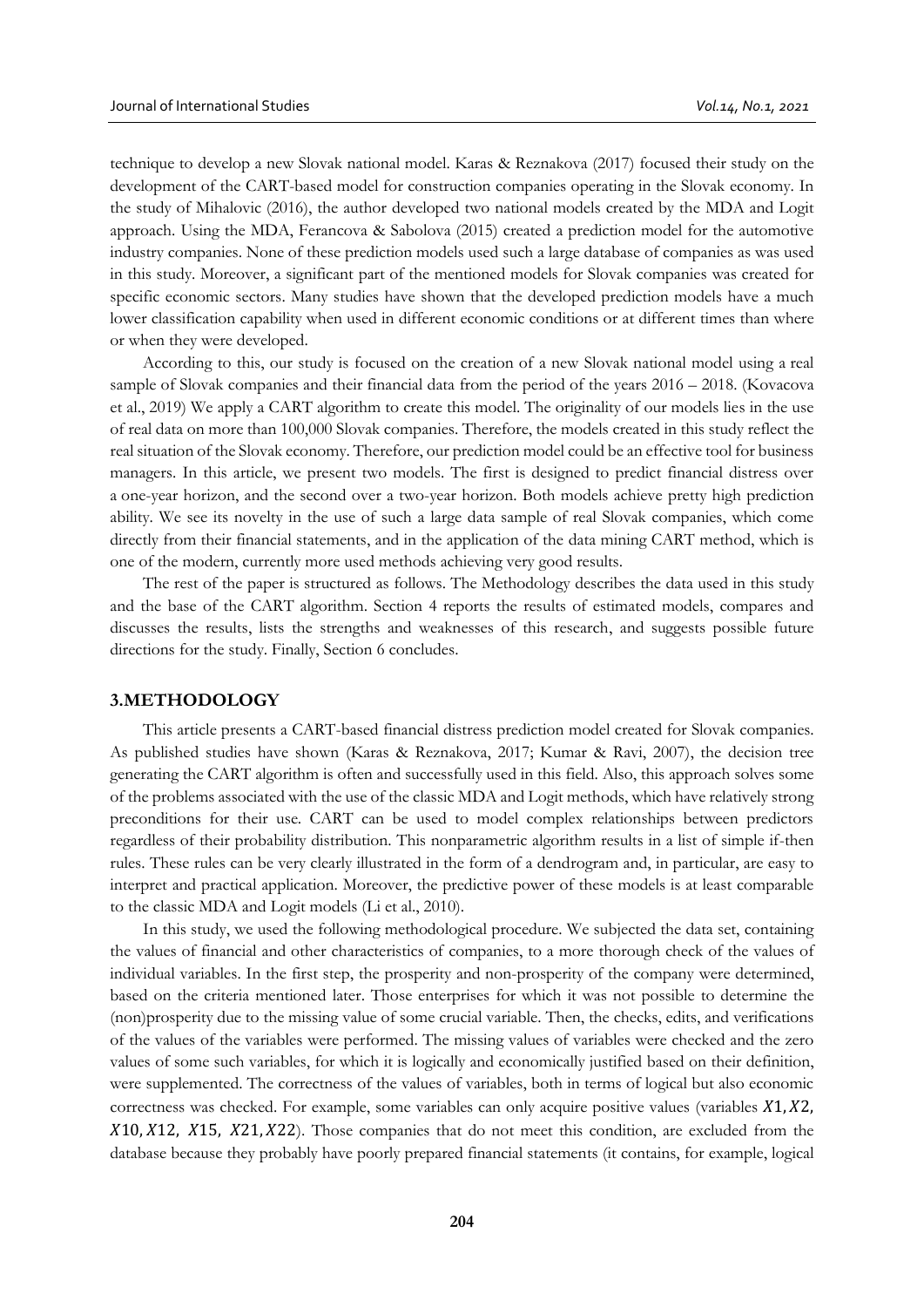errors). After performing such a detailed preparation of the data file, we applied the CART method to create a model for classifying a company into a group of prosperous or non-prosperous. As we mention later, this model was created on training and verified on a test sample of companies. We will present a more detailed choice of CART method settings later. The output of this method is a graphical representation of the tree using decision rules. In this study, we present the binomial tree that was created using a test sample of companies. Subsequently, the predictive ability of the model is quantified using a classification table and its classification power is also visualised by the ROC curve and quantified by the AUC criterion. We applied this procedure both for the prediction model created for one year in advance and for the model for two years in advance. The result is relatively simple binomial trees with very good classification ability.

## **3.1. Background of the research, data and variables used**

Slovakia is an important industrial country. The most important industrial sectors include the automotive, electro-technical, engineering, and chemical industries. Slovakia is the world's largest producer of cars per capita. Approximately 85% of Slovak exports go to EU countries. Slovakia has been a member of the Eurozone since 2009, and its currency is the euro. In 2015, GDP per capita in purchasing power parity achieved 76% of the EU average. Slovakia has been one of the fastest-growing economies of the EU in recent years, the third most powerful economy in post-communist countries. In the last five years, real GDP grew by 1.5 to 3.9%, the unemployment rate fell annually on average by 2%, and the inflation rate grew annually by an average of 0.22%. For these reasons, we consider the Slovak economy to be specific and therefore consider it necessary to focus on the development of Slovak national prediction models.

As the main aim of this study is to create a model for predicting the financial distress of Slovak companies one or two years in advance, using the CART generating algorithm, we used the data on real Slovak companies obtained from the database Amadeus. Data contains financial and other characteristics of 104,452 Slovak companies in the year 2016 to 2018. The first reason why this period was chosen was that it did not differ significantly from other periods. In these years, there were no relevant disturbances in the Slovak economy (no economic difficulties, regulations, or other disruptive factors) that could have influenced the database and the trained model. At the same time, it is the first period after the crisis when the Slovak economy grew, and the last consequences of the crisis disappeared. It is why we did not include earlier periods in which the impact of the crisis was significant. (Valaskova et al., 2020)

As independent variables, values of 37 financial indicators (not only ratios) calculated from real financial statements from 2016 to 2018 were used. They are presented and characterized in more details for example in Durica et al. (2019). Of course, these indicators are not only the most frequently used (Korol, 2013) but also those less frequently used, which may consider the specificities of the Slovak economy. For financial distress prediction two years in advance, data from 2016 were used. Analogously, data from 2017 were used to create a one-year prediction model.

In 2016, the Slovak legislation has introduced the institute of "a company in crisis" in  $\S$ 3 of Act no. 7/2005 Coll. on Bankruptcy and Restructuring as amended. According to this Act, the company in crisis is either over-indebted or is unable to repay its obligations. In other words, it is a company with negative equity, or it is unable to pay at least two financial obligations for 30 days after the due date. The company is considered as financial-distressed in case the mention conditions are satisfied and conversely if they were not met, the company was considered a non-financial-distressed one. Therefore, based on data from 2018, companies were initially divided into two groups: ones. Table 1 shows the numbers of companies indicated as financial-distressed and non-financial-distressed in the year 2018.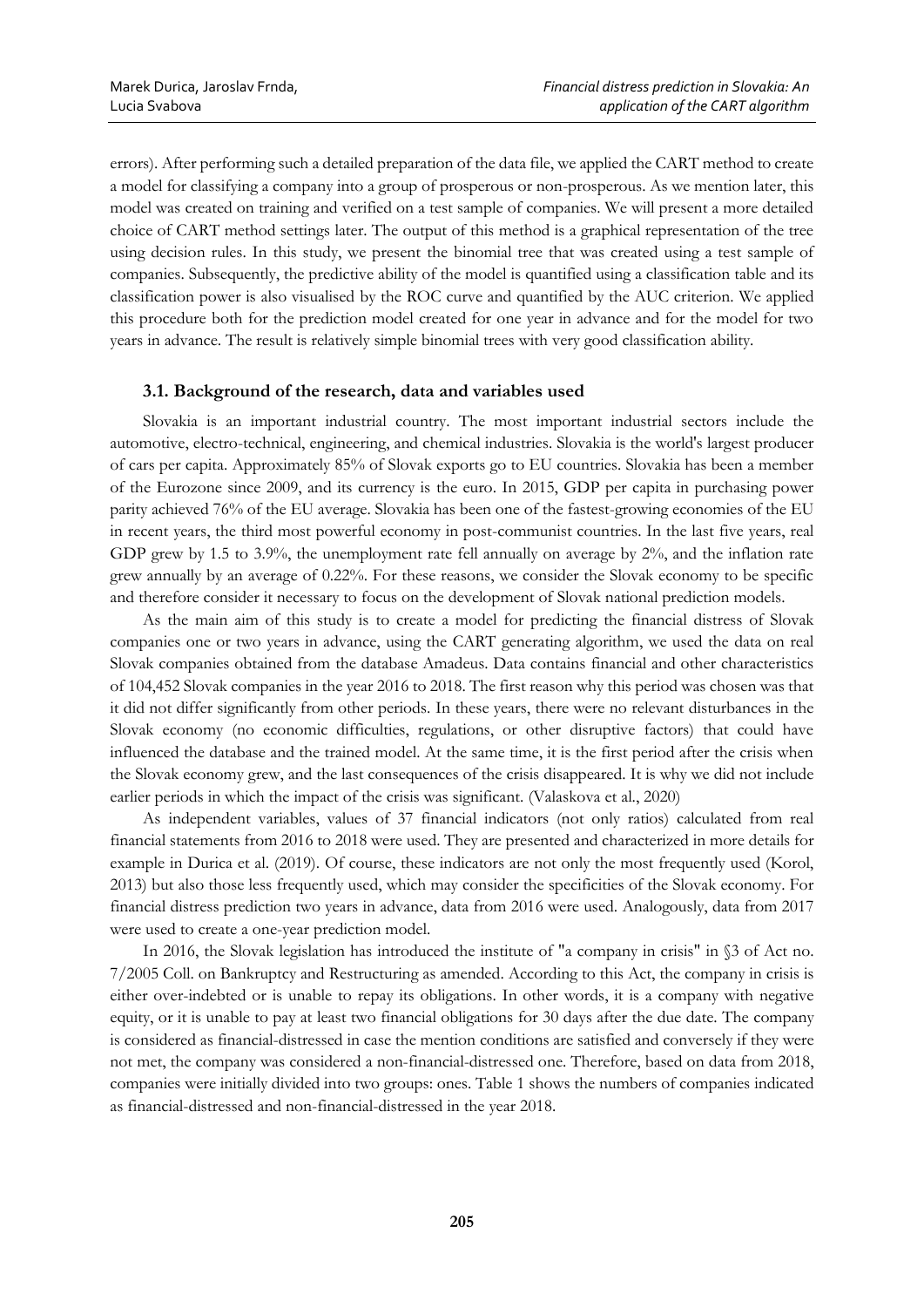Table 1

| Separation of companies in 2018 |           |            |  |  |  |  |
|---------------------------------|-----------|------------|--|--|--|--|
| <b>Financial Distress 2018</b>  | Frequency | Percentage |  |  |  |  |
| No                              | 81.268    |            |  |  |  |  |
| Yes                             | 23,184    |            |  |  |  |  |
| Total                           | 104.452   | 100.0      |  |  |  |  |

Separation of companies in 2018

*Source*: own elaboration

## **3.2 CART algorithm**

For the creation of the financial distress prediction model, decision trees generating by the CART algorithm is used. The generated DT classifies the cases into two or more groups. CART generates DT by choosing the variable (financial ratios or other indicators of the company) that separate the companies into two sub-groups: financial-distressed companies and non-financial-distressed companies. This division into two groups is carried out with the aim that in each child node there are as many cases of companies from one group and a few from the other as possible. This operation is then repeated until the stop criterion is met. Finally, the model is formed by these final sub-groups and the list of rules on how to achieve all these final sub-groups.

The quality of the generated tree can be measured by the purity of the final sub-groups. CART algorithm usually employed the Gini index for measuring the impurity

Gini(node) = 
$$
1 - \sum_{j=1}^{k} f_j^2 = 1 - \sum_{j=1}^{k} \left(\frac{n_j}{n}\right)^2
$$
,

where  $f_i$  are the ratios of the classes (of prosperous or non-prosperous companies) in the node to be predicted. According to the binary classification task, the Gini index varies from the value of 0 (all companies belong to one class) to 0.5 (half of the companies belong to the group of prosperous and half belong to the group of non-prosperous).

The stop criterion often combines several rules. This approach is used in this study, too. The division does not continue if at least one of these conditions is fulfilled:

- 1. The number of divisions reaches a fixed limit of 5 levels.
- 2. The group is pure (all companies belong to only one class).
- 3. The group does not contain more than one hundred companies.
- 4. Some of the sub-groups do not contain more than fifty companies.
- 5. The next division does not significantly increase the quality of the tree (the minimum change in improvement is 0.0001).

Often, the CART tree can be overfitting or overtraining. Due to this problem, as a first, the CART algorithm generates a maximum tree (concerning the above-mentioned stop criterion). Then, the algorithm applies cost-complexity pruning of the maximum tree. According to this, it is sufficient to create a test sample, separate from a training sample to carry out this detection, where the ratio of these two samples is 80:20. On the test sample, each sub-tree of the maximum tree is testing and the best-pruned three is the one with the lowest error rate in testing.

#### **3.3 Classification ability**

The classification ability or accuracy of the financial distress models is evaluated by analysis of a classification table, containing the numbers and frequencies of companies that are classified correctly and incorrectly into considered two classes. In the case of data, used to create a model, the overall accuracy is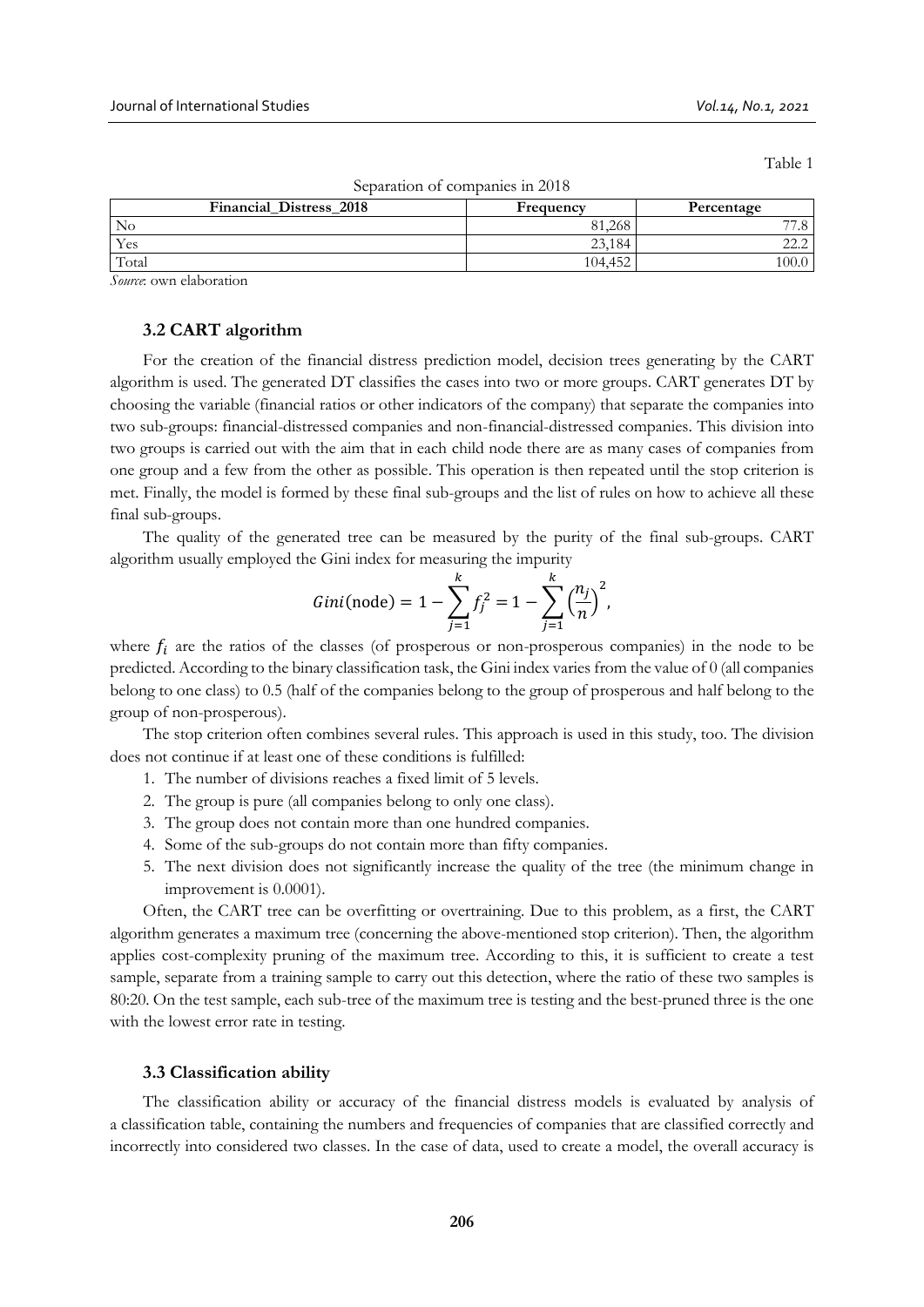often overestimated. To improve this classification, the dataset is divided into the training sample (80% of all data) and test sample (the rest 20% of the data). The training sample is used for generating the model and the test sample is used for calculating the classification of the model. The classification ability is also checked using the ROC curve and quantified by the value of the AUC criterion, where the value of the good is close to the value of 1.

# **4. EMPIRICAL RESULTS AND DISCUSSION**

Korol (2013) claims that financial distress prediction models generated as decision trees usually achieve higher classification capability compared to models created using other widely used methods, including classical MDA or Logit or even ANNs. These findings and the same CART advantages discussed hereabove represent the main motivation to create the Slovak national CART-based model that is presented in this study.

In this study, the sample of 104,542 Slovacompanies is used, among them 81,268 (i.e., 77.80%) nonfinancial-distressed companies and 23,184 (i.e., 22.20%) companies in financial distress (Table 3). Their financial situation is considered in 2018, based on the mentioned criteria of a company in crisis. This dataset is randomly divided into two samples. The training sample is the first one and consists of 80% of all companies. The remaining companies form the test sample. The prediction model is developed on the training sample, while the test sample serves to quantification of its classification capability. The stop criterion for generating CART decision trees is described in the Methodology section. According to these conditions, as a first, the algorithm generates the maximum tree, and then this tree is pruned to avoid overfitting and achieve good generalizability of the final model. overall accuracy. Gini index serves as an impurity function during the generating of the tree.

In the creation procedure, 37 financial indicators (Durica et al., 2019) calculated using real financial statements from 2016 and 2017, respectively, are used. Data from 2016 is used to create a two-year model, and the data from 2017 is used for one-year prediction.

## **4.1 Two-years model**

Using the CART algorithm, the final CART-based model with five levels of sub-groups, and six final sub-groups was developed (Figure 1). During the generating of the maximum tree, values of 35 financial ratios (of all 37) were used. However, after the automatic pruning of this tree, the final model works with values of 3 ratios only. A closer look at the tree graph shows that the algorithm evaluated the variable  $X10$ as the "most important" variable in the first splitting criterion, where the value of this variable less than about 1 (exactly 1.00071) indicate the prosperity of the company. The value of the variable  $X10$  higher than 1 is further divided in the next step of the tree in the division point 1.28536, where enterprises with the value 10 higher than this division point are definitively marked by the model as non-prosperous. For the second category of enterprises for which  $X10 \le 1.28536$  the division proceeds in the next three steps, using the variable  $X1, X4$  and again  $X10$ . These three ratios,  $X10$  (Total Liabilities to Total Assets),  $X01$ (Sales to Total Assets) and  $X04$  (Net Income to Equity), are some of the most frequently used indicators in the prediction models (Korol, 2013).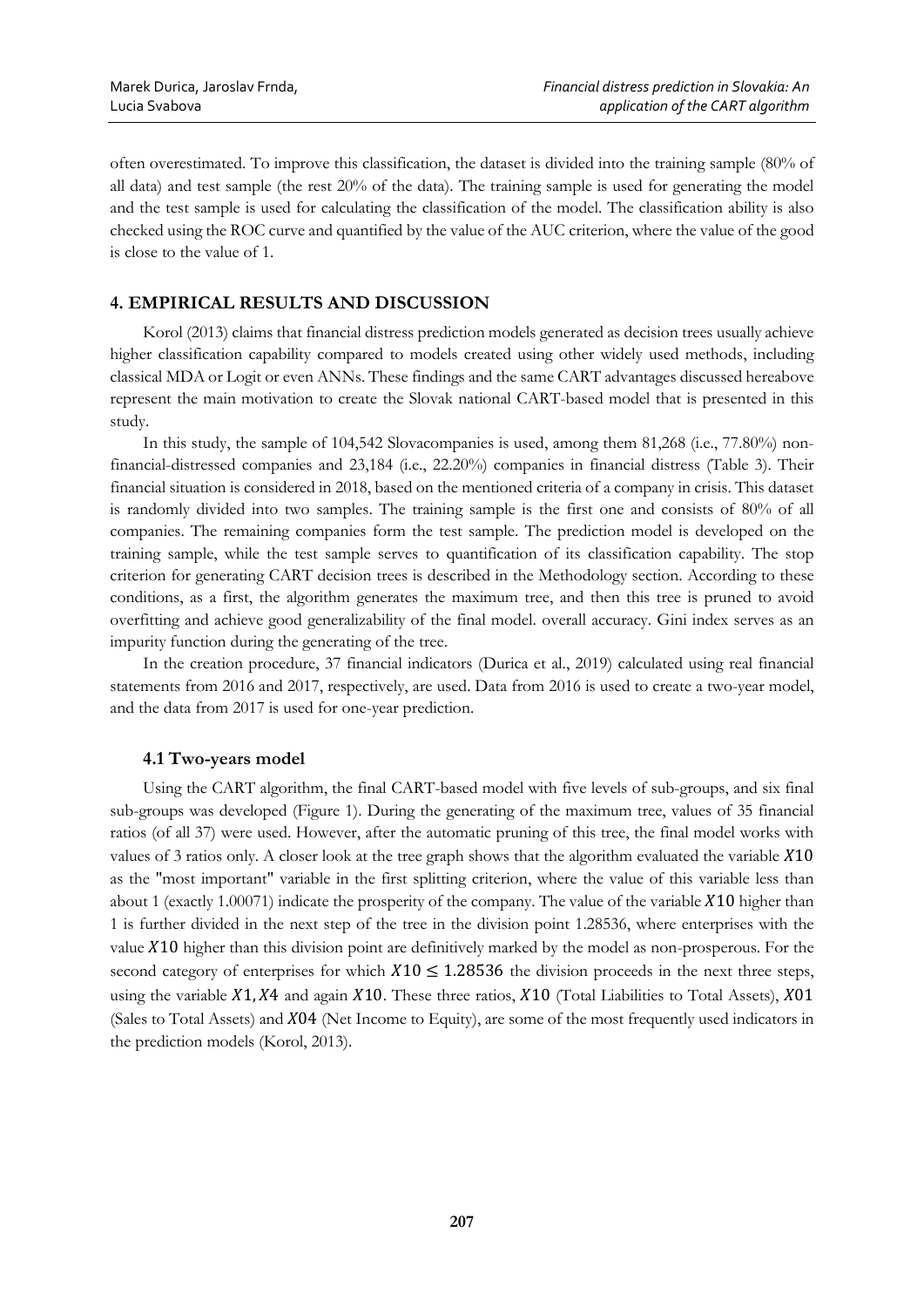

**Figure 1. Decision tree for two-years prediction.** *Source*: own elaboration

The classification table (Table 2) shows that the quality of the developed model is pretty high on the training and the test sample, too. The classification capability is more than 87%. More than 93% of the nonfinancial-distressed companies and almost 69% of the financial-distressed companies in the test sample are classified correctly.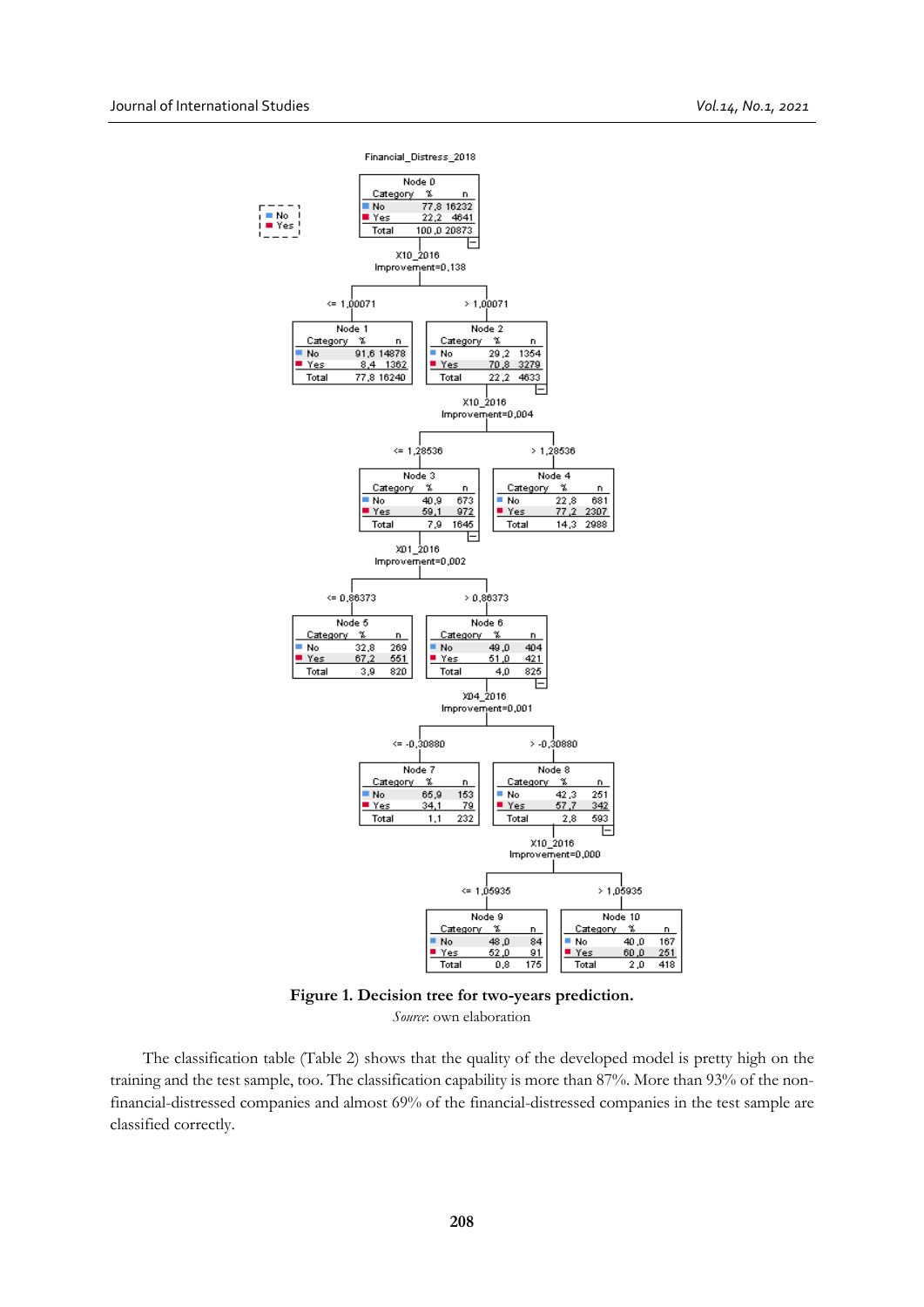Table 2

|          |                           | Predicted |        |                        |
|----------|---------------------------|-----------|--------|------------------------|
| Sample   | <b>Observed</b>           | No        | Yes    | <b>Percent Correct</b> |
| Training | No                        | 60,550    | 4.476  | 93.12%                 |
|          | Yes                       | 5,811     | 12,730 | 68.66%                 |
|          | <b>Overall Percentage</b> | 79.41%    | 20.59% | 87.69%                 |
| Test     | No                        | 15,115    | 1.117  | 93.12%                 |
|          | Yes                       | 1,532     | 3,109  | 66.99%                 |
|          | Overall Percentage        | 79.75%    | 20.25% | 87.31%                 |

Classification table of a two-year model

*Source*: own elaboration

The classification capability of the model, expressed using the ROC curve, is shown in the following figure. The value of the AUC area for this model is 0.859.



# **4.2 One-year model**

Again, using a CART algorithm with the same settings, a decision tree was grown. For growing of maximum tree, values of 33 ratios were used. After the pruning, the final DT with three levels of sub-groups, and three final sub-groups was generated (Figure 3). In this case, the final model uses only two variables as splitting criteria. This model, like the previous one, considers  $X10$  to be the first decision variable, also with a splitting criterion of about 1 (exactly 1.00011). Similarly, as in the previous model, a value of less than about 1 means the definitive classification of the company into the class of prosperous companies. A value of variable  $X10$  greater than 1 is further divided in the second step of the tree at the dividing point 1.14723 of the variable  $X10$ . Companies with a value of  $X10$  higher than this value will be classified by the model as non-prosperous. The others are further divided into two groups using the variable  $X4$ . This model is quite similar to the two-year model, but it is a bit simpler and does not work with the value of the variable  $X1$ . Instead, the values of  $X10$  (Total Liabilities to Total Assets) and  $X04$  (Net Income to Equity) are used.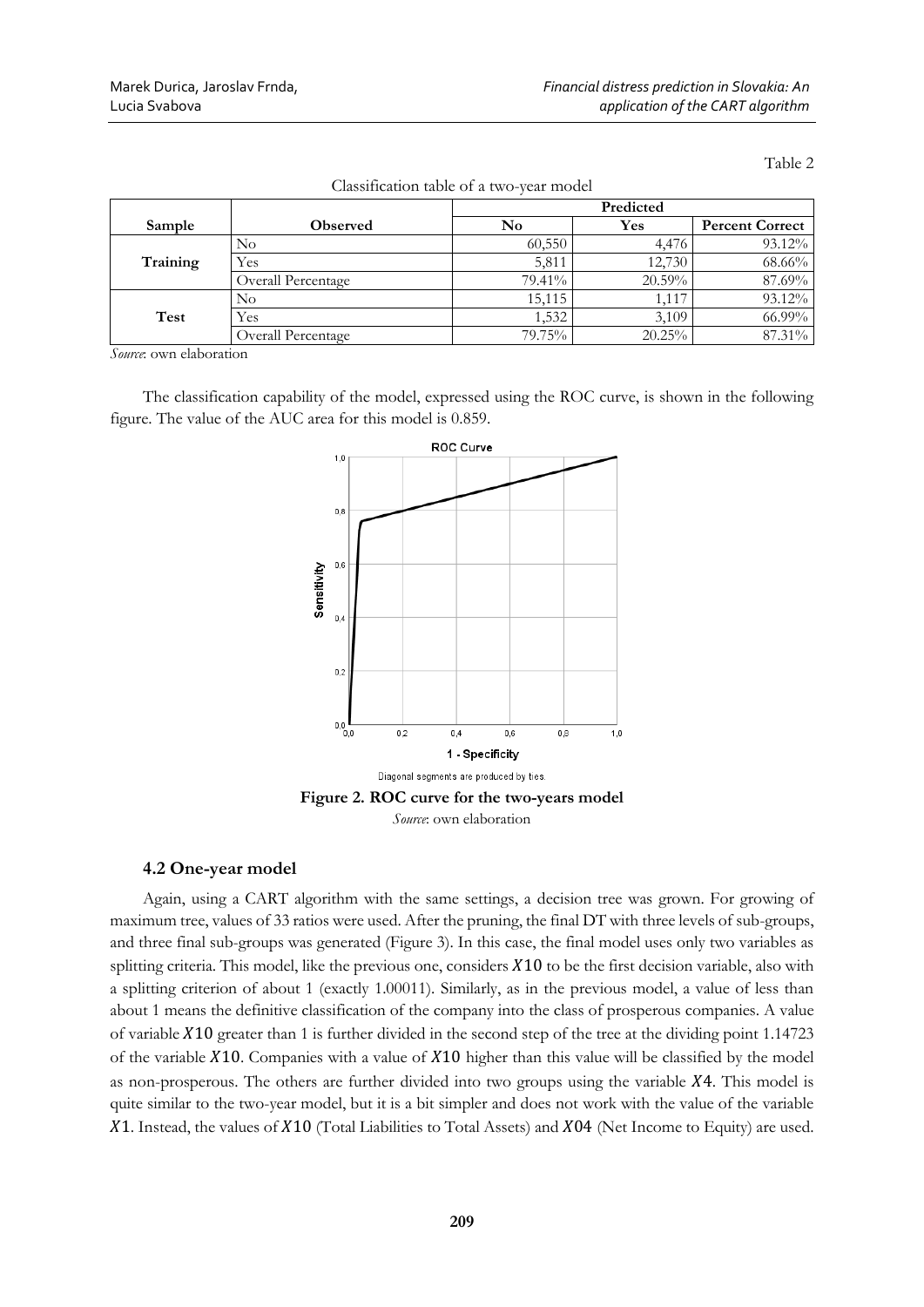Although the model predicting financial distress is simple, its accuracy is also high for non-financialdistressed companies, as well as expected. It is because the values of the financial ratios reflect the threatening financial distress one year in advance better than two years. Table 3 describes the classification capability of the one-year model. On the test sample, the classification capability is nearly 92%. Nearly 95% of non-financial-distressed companies in this sample were classified correctly. In the financial-distressed class, more than 81% of companies were correctly classified into this class.





Source: own elaboration

Table 3

Classification table of the one-year model.

|          |                    |        | Predicted |                        |  |
|----------|--------------------|--------|-----------|------------------------|--|
| Sample   | <b>Observed</b>    | No     | Yes       | <b>Percent Correct</b> |  |
| Training | No                 | 61,765 | 3,110     | 95.21%                 |  |
|          | Yes                | 3,418  | 15,084    | 81.53%                 |  |
|          | Overall Percentage | 78.18% | 21.82%    | 92.17%                 |  |
|          | $\rm No$           | 15,562 | 831       | 94.93%                 |  |
| Test     | Yes                | 867    | 3,815     | 81.48%                 |  |
|          | Overall Percentage | 77.95% | 22.05%    | 91.94%                 |  |

*Source*: own elaboration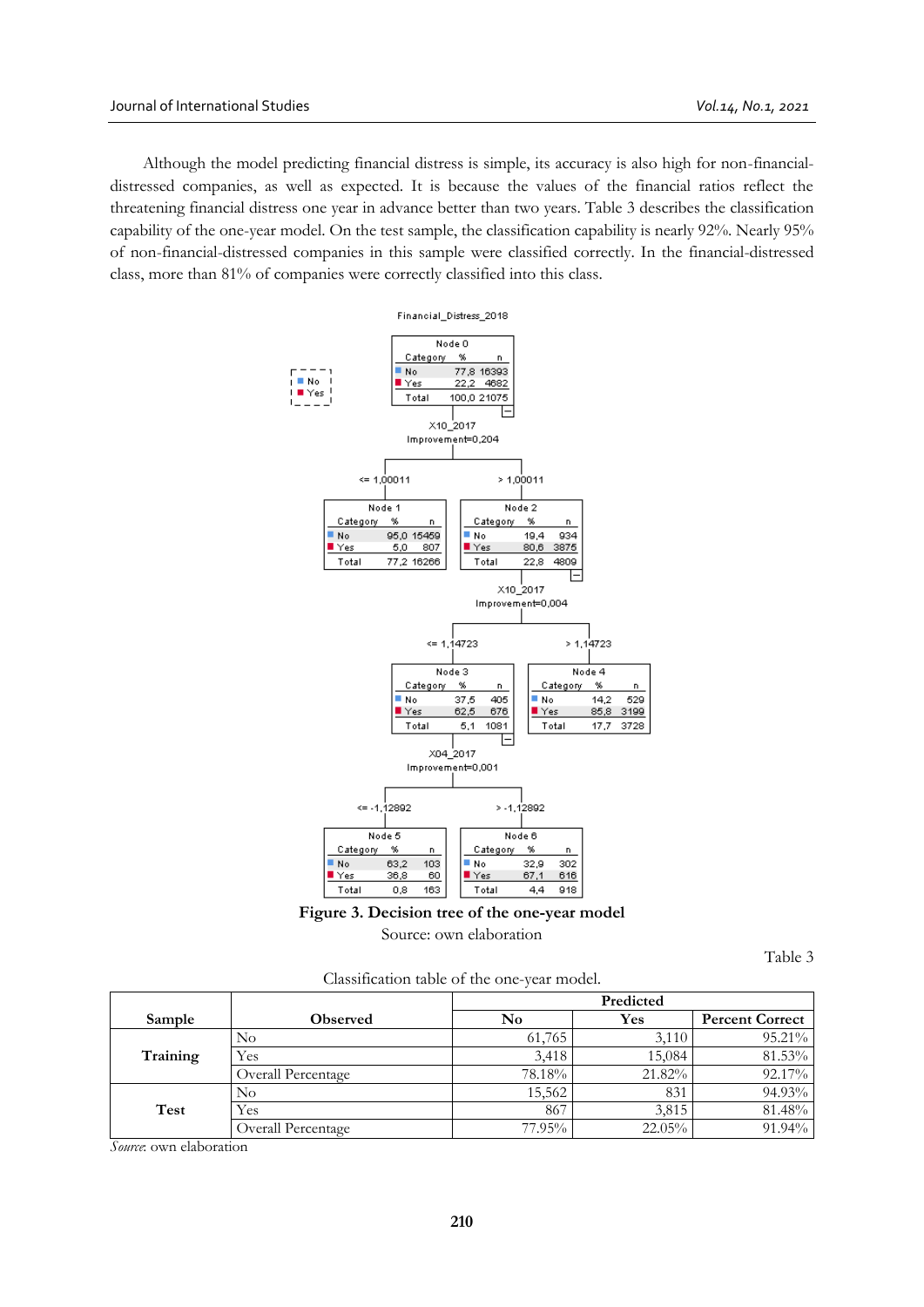Again, the classification ability of the model was checked also using the value of AUC. Figure 4 shows the ROC curve for this model. The AUC criterion has a value of 0.875 for this model.



## **4.3 Discussion**

Based on the evaluation of the developed models, it can be concluded that both achieved pretty high accuracy, especially in the class of non-financial-distressed companies. As it can be expected, the two-years model achieved a little bit lower classification capability of 87.3%, while the one-year model achieved a higher classification capability of 91.9%.

In Slovakia, several prediction models were created using various methods recently. Among the most used ones belong to the Logit model created by Gulka (2016) with an accuracy of almost 80%. To model financial distress, Kovacova & Kliestik (2017) also used logistic regression and achieved an overall prediction accuracy of 86.6%. Mihalovic (2016) developed two financial distress prediction models using MDA and Logit that have an overall accuracy of 64.4% and 68.6%, respectively. The abovementioned models were created for the prediction of the financial distress situation one year in advance. Nevertheless, they achieve a lower accuracy than our model two-years model, with an overall accuracy of 87.3%. Moreover, the overall accuracy of these models mentioned above is much lower than the accuracy of both of our new models.

The quality of the models presented in this study is indicated by the ratio of correct classified companies, but also by the AUC value. It is clear, that the two-years model reached slightly lower values of these criteria. In general, however, the CART method is one of the modern machine learning methods that are based on self-learning from data able to detect mainly linear relationships very well in the data and derive classification rules that with a high percentage of success classify companies into one of two groups. This is its advantage over older methods such as MDA or Logit. Several authors in Slovakia have also been created prediction models based on the DT. In 2017, Gavurova et al. presented the two Slovak national models for the one-year prediction and also for two years prediction using MDA and the CHAID decision tree, both with the prediction accuracy of almost 87%. The CHAID algorithm-generated models with higher overall accuracy. Our model of predicting the financial distress two years in advance achieve approximately the same overall accuracy. However, the classification capability of our one-year model is higher by 5%.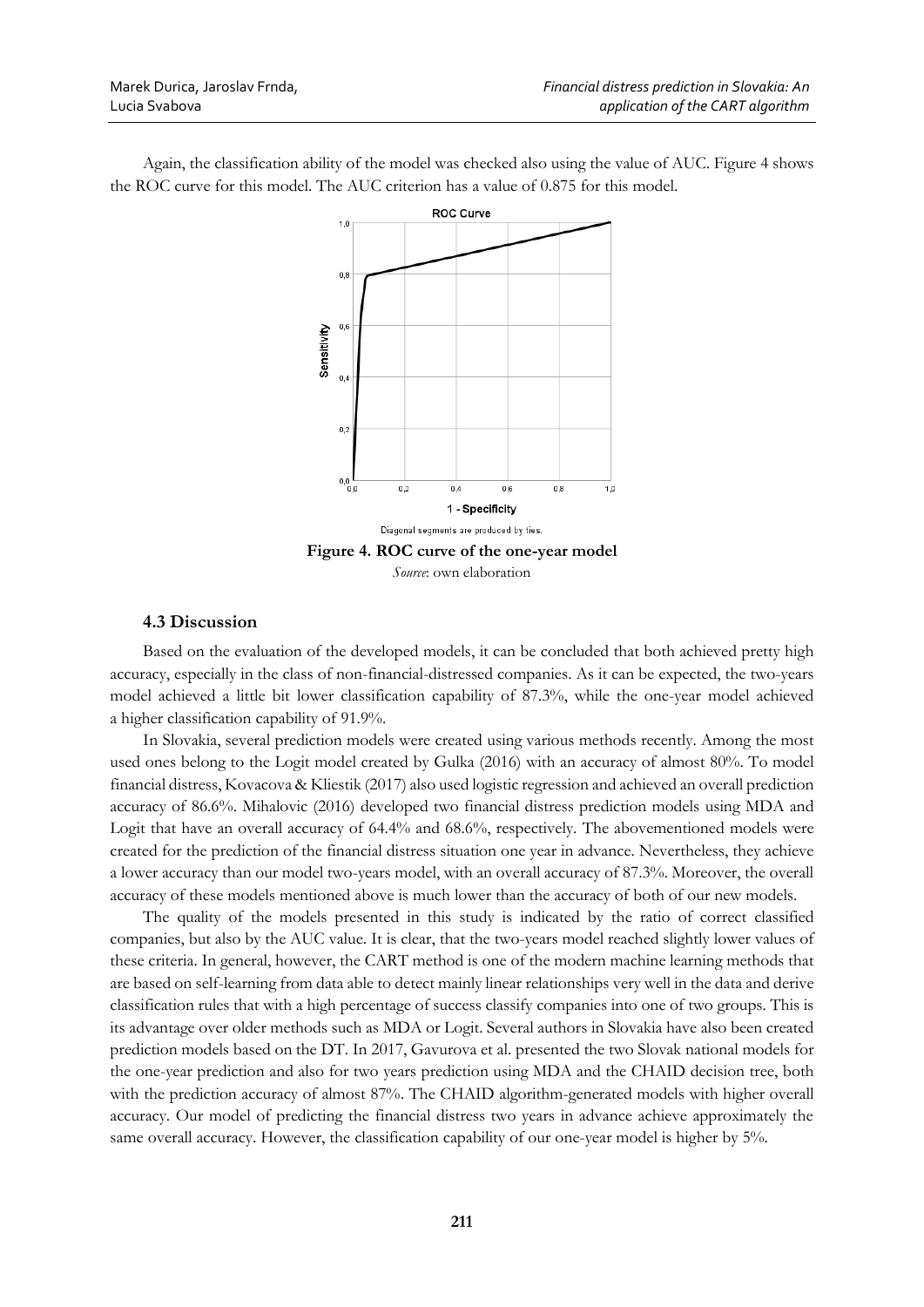Karas and Reznakova (2017) created two CART-based models for Slovak companies. Using these models, the financial status of financial-distressed companies is predicted with an accuracy of 94.9% and 91.5%, respectively. But the prediction ability in the class of financially healthy companies is only 61% or 62.6%, respectively. Thus, the situation is reversed for our one-year prediction model. This is because our model achieved a better classification of financially healthy companies (almost 95%), but that was also its goal. For financial-distressed companies, our model achieved a classification accuracy of 81.5%. However, the overall accuracy of our model is 91.9%, which is higher by more than 26% in comparison with the abovementioned model of Karas and Reznakova.

## **5. CONCLUSION**

Although the issue of the creation of the prediction model was in recent decades in the focus of many economists from Slovakia and also from other countries, we can claim that a widely used Slovak national prediction model still does not exist. More models have been created recently, but none of them has yet become widely recognized and practically used in Slovakia. To fill this gap, the main goal of this article was to present a new model or models created using the CART algorithm. Thus, the created models are decision trees designed for the one-year and two-year prediction of the impending financial distress situation. The database was the data of more than one hundred thousand companies accounting in the conditions of the Slovak Republic. These were data from the years 2016 to 2018. The models predict the financial status of the company in 2018, taking into account the currently valid Slovak legislation.

Although both developed models classified companies based on two financial ratios (Total Liabilities to Total Assets and Net Income to Equity) and three ratios (Total Liabilities to Total Assets, Sales to Total Assets, and Net Income to Equity), respectively, they have high overall accuracy. Anyway, the simplicity of the modes is their advantage. This is because our models are easy to interpret and they are very applicable for the real prediction of financial distress for companies with incomplete accounting data. Finally, the models achieved a high classification accuracy of 87.3% for prediction two years in advance and even 91.9% for one-year prediction.

A further direction of this research lies in the verification and, where appropriate, adjustment of the model on the newer accounting data of real Slovak companies with the ambition of constructing a generally acceptable Slovak national prediction model. Another further direction of this study should also be the creation of partial prediction models for companies that operated in some selected economic sectors or operated in some selected Slovak regions.

#### **ACKNOWLEDGEMENT**

This research was financially supported by the Slovak Research and Development Agency, Grant NO. APVV-14-0841: Comprehensive Prediction Model of the Financial Health of Slovak Companies, and the Faculty of Operation and Economics of Transport and Communications, University of Zilina, Slovakia, Institutional Grant No. 11/PEDAS/2019: Using selected data mining methods in business failure prediction.

# **REFERENCES**

Affes, Z., & Hentati-Kaffel, R. (2018). Forecast bankruptcy using a blend of clustering and MARS model: case of US banks. *Annals of Operations Research*, *281*(1-2), 27–64. doi:10.1007/s10479-018-2845-8

Alaminos, D., Castillo, A. D., & Fernández, M. Á. (2016). A Global Model for Bankruptcy Prediction. *Plos One*, *11*(11). doi: 10.1371/journal.pone.0166693

Altman, E. I. (1968). Financial Ratios, Discriminant Analysis And The Prediction Of Corporate Bankruptcy. *The Journal of Finance*, *23*(4), 589–609. doi: 10.1111/j.1540-6261.1968.tb00843.x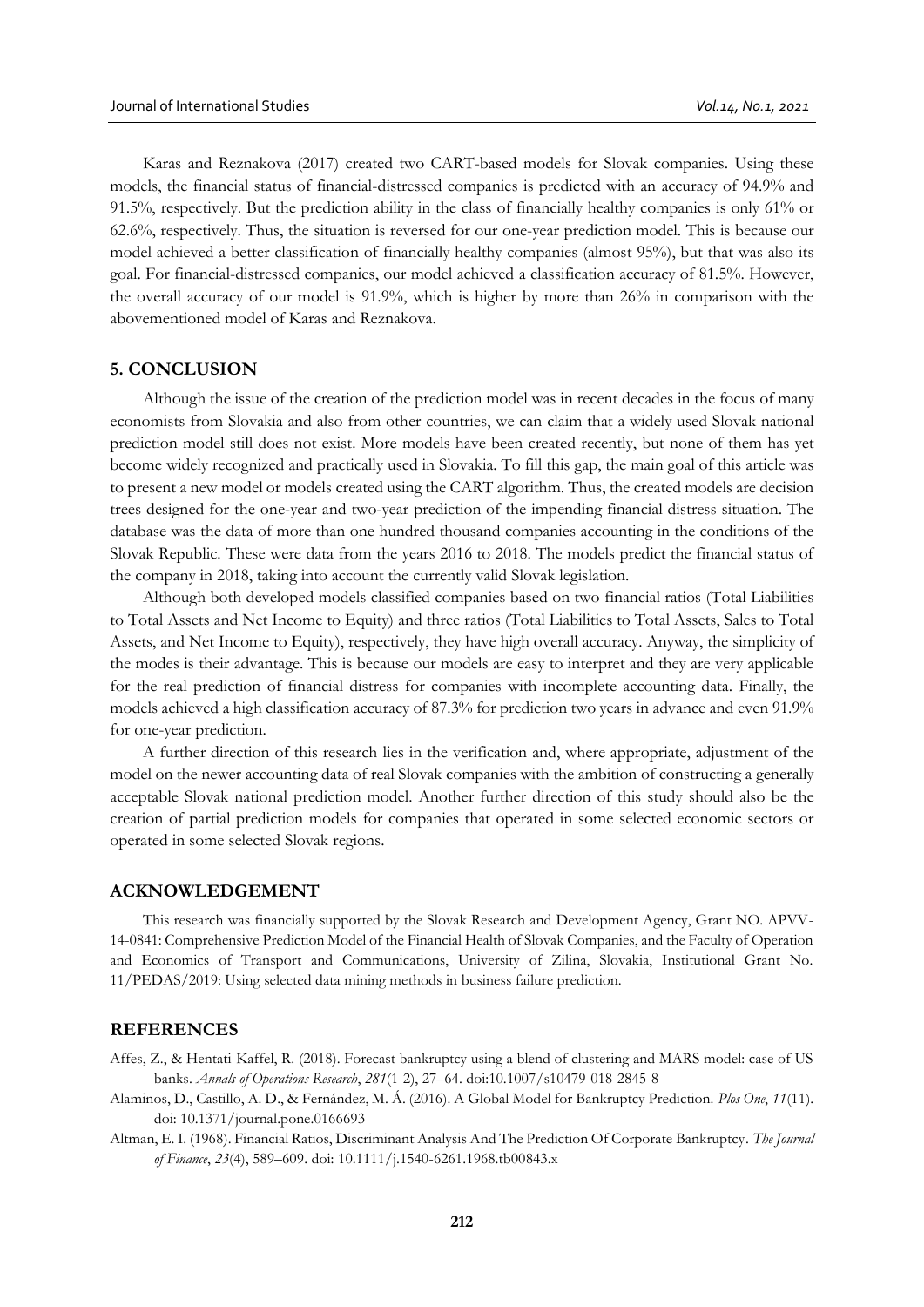- Altman, E. I. (1993). *Corporate financial distress and bankruptcy: a complete guide to predicting and avoiding distress and profiting from bankruptcy*. New York: Wiley.
- Balcaen, S., & Ooghe, H. (2006). 35 years of studies on business failure: an overview of the classic statistical methodologies and their related problems. *The British Accounting Review*, *38*(1), 63–93. doi: 10.1016/j.bar.2005.09.001
- Boettcher, J., Cavanagh, G., & Xu, M. (2014). Ethical Issues that arise in Bankruptcy. *Business and Society Review*, *119*(4), 473–496. doi: 10.1111/basr.12042
- Breiman, L., Friedman, J., Stone, C. J., & Olsen, R. A. (1984). *Classification and regression trees*. Belmont, CA: Wadsworth International Group.
- Brozyna, J., Mentel, G., & Pisula, T. (2016). Statistical methods of the bankruptcy prediction in the logistics sector in Poland and Slovakia. *Transformations in Business & Economics*, 15(1), 93-114.
- Chen, M.-Y. (2011). Predicting corporate financial distress based on the integration of decision tree classification and logistic regression. *Expert Systems with Applications*, *38*(9), 11261–11272. doi: 10.1016/j.eswa.2011.02.173
- Chrastinova, Z. (1998). *Metody hodnotenia ekonomickej bonity a predikcie financnej situacie polnohospodarskych podnikov*. Bratislava, Slovakia: VEUPP.
- Cohen, S., Doumpos, M., Neofytou, E., & Zopounidis, C. (2012). Assessing financial distress where bankruptcy is not an option: An alternative approach for local municipalities. *European Journal of Operational Research*, *218*(1), 270– 279. doi: 10.1016/j.ejor.2011.10.021
- Dimitras, A. I., Zanakis, S. H., & Zopounidis, C. (1996). A survey of business failures with an emphasis on prediction methods and industrial applications. *European Journal of Operational Research*, *90*(3), 487–513. doi: 10.1016/0377- 2217(95)00070-4
- du Jardin, P., & Severin, E. (2012). Forecasting financial failure using a Kohonen map: A comparative study to improve model stability over time. *European Journal of Operational Research*, 221(2), 378–396. 10.1016/j.ejor.2012.04.006
- Durica, M., Frnda, J., & Svabova, L. (2019). Decision tree based model of business failure prediction for Polish companies. *Oeconomia Copernicana*, *10*(3), 453–469. doi: 10.24136/oc.2019.022
- Frydman, H., Altman, E. I., & Kao, D.-L. (1985). Introducing Recursive Partitioning for Financial Classification: The Case of Financial Distress. *The Journal of Finance*, *40*(1), 269–291. doi: 10.1111/j.1540-6261.1985.tb04949.x
- Gandolfi, G. C., Regalli, M. C., Soana, M.-G. C., & Arcuri, M. C. (2018). Underpricing And Long-Term Performance Of Ipos: Evidence From European Intermediary-Oriented Markets. *Economics, Management, and Financial Markets*, *13*(3), 11–36. doi: 10.22381/emfm13320181
- Gavurova, B., Janke, F., Packova, M., & Pridavok, M. (2017). Analysis of Impact of Using the Trend Variables on Bankruptcy Prediction Models Performance. *Ekonomicky casopis*, *65*(4), 370–383.
- Georgescu, V. (2017). Using genetic algorithms to evolve type-2 fuzzy logic systems for predicting bankruptcy. *Kybernetes*, *46*(1), 142–156. doi: 10.1108/k-06-2016-0152
- Gregova, E., Valaskova, K., Adamko, P., Tumpach, M., & Jaros, J. (2020). Predicting Financial Distress of Slovak Enterprises: Comparison of Selected Traditional and Learning Algorithms Methods. *Sustainability*, *12*(10), 3954. doi:10.3390/su12103954
- Gulka, M. (2016). Predictive Model of Corporate Failure in the Slovak Business Environment. *Forum Statisticum Slovacum*, *12*(1), 16–22.
- Gurcik, L. (2012). G-index the financial situation prognosis method of agricultural enterprises. *Agricultural Economics*, *48*(8), 373–378. doi: 10.17221/5338-agricecon
- Hurtosova, J. (2009). *Konstrukcia ratingoveho modelu, nastrojahodnotenia uverovej sposobilosti podniku* (dissertation). University of Economics in Bratislava, Slovakia.
- Irimia-Dieguez, A. I., Blanco-Oliver, A., & Vazquez-Cueto, M. J. (2015). A Comparison of Classification/Regression Trees and Logistic Regression in Failure Models. *Procedia Economics and Finance*, *23*, 9–14. doi: 10.1016/s2212- 5671(15)00493-1
- Jones, S., Johnstone, D., & Wilson, R. (2016). Predicting Corporate Bankruptcy: An Evaluation of Alternative Statistical Frameworks. *Journal of Business Finance & Accounting*, *44*(1-2), 3–34. doi: 10.1111/jbfa.12218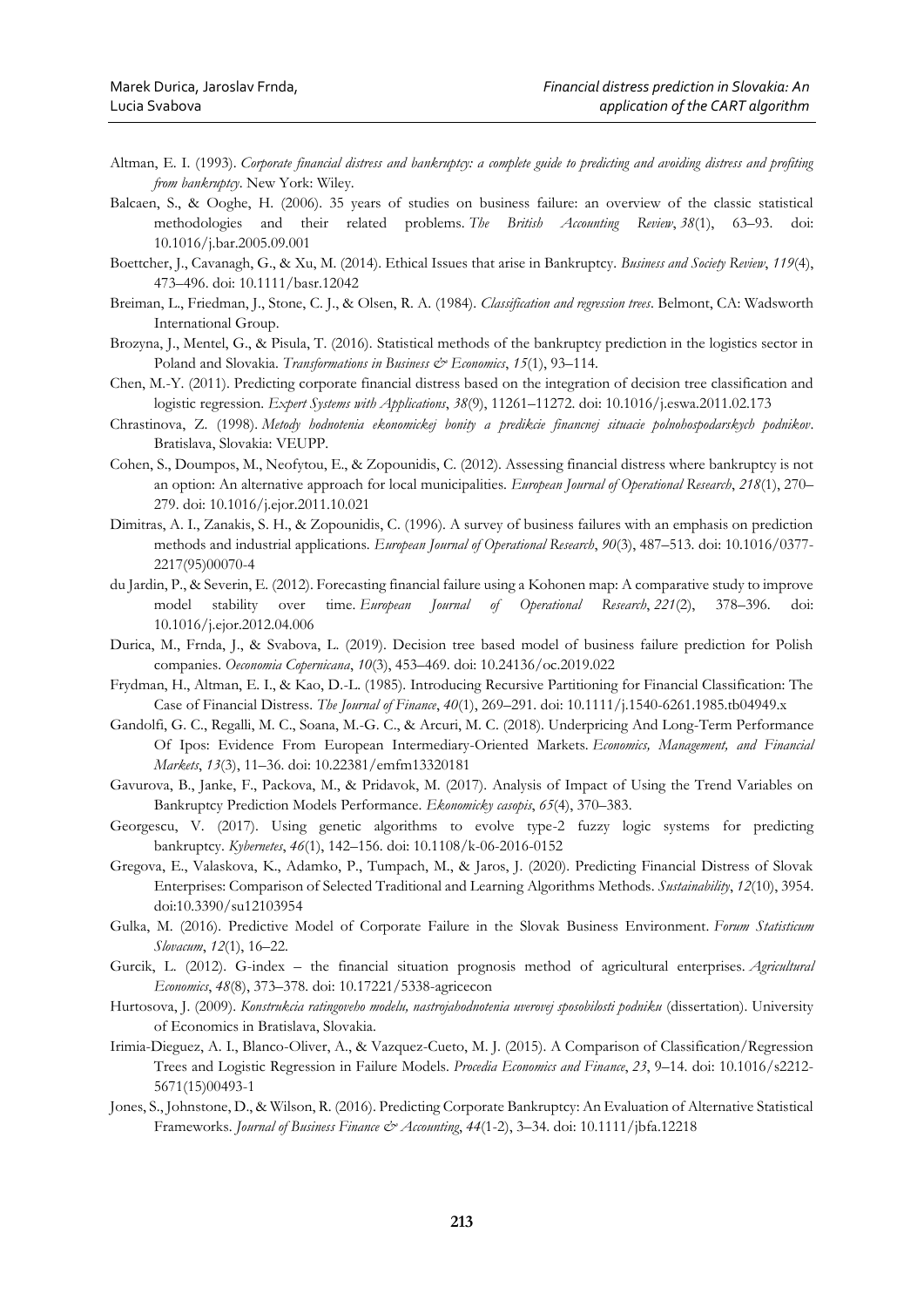- Karas, M., & Reznakova, M. (2017). Predicting the Bankruptcy of Construction Companies: A CART-Based Model. *Engineering Economics*, *28*(2), 145–154. doi: 10.5755/j01.ee.28.2.16353
- Karas, M., & Srbova, P. (2019). Predicting bankruptcy in construction business: Traditional model validation and formulation of a new model. *Journal of International Studies*, *12*(1), 283–296. doi: 10.14254/2071-8330.2019/12- 1/19
- Kasgari, A. A., Divsalar, M., Javid, M. R., & Ebrahimian, S. J. (2012). Prediction of bankruptcy Iranian corporations through artificial neural network and Probit-based analyses. *Neural Computing and Applications*, *23*(3-4), 927–936. doi: 10.1007/s00521-012-1017-z
- Kliestik, T., Vrbka, J., & Rowland, Z. (2018). Bankruptcy prediction in Visegrad group countries using multiple discriminant analysis. *Equilibrium. Quarterly Journal of Economics and Economic Policy*, *13*(3), 569–593. doi: 10.24136/eq.2018.028
- Kliestikova, J., Misankova, M., & Kliestik, T. (2017). Bankruptcy in Slovakia: international comparison of the creditor´s position. *Oeconomia Copernicana*, *8*(2), 221–237. doi: 10.24136/oc.v8i2.14
- Korol, T. (2013). Early warning models against bankruptcy risk for Central European and Latin American enterprises. *Economic Modelling*, *31*, 22–30. doi: 10.1016/j.econmod.2012.11.017
- Kovacova, M., Valaskova, K., Durana, P., & Kliestikova, J. (2019). Innovation Management of the Bankruptcy: Case Study of Visegrad Group Countries. *Marketing and Management of Innovations*, (4), 241–251. doi: 10.21272/mmi.2019.4-19
- Kovacova, M., & Kliestik, T. (2017). Logit and Probit application for the prediction of bankruptcy in Slovak companies. *Equilibrium*, *12*(4), 775–791. doi: 10.24136/eq.v12i4.40
- Kovacova, M., Kliestik, T., Kubala, P., Valaskova, K., Radisic, M., & Borocki, J. (2018). Bankruptcy Models: Verifying Their Validity As A Predictor Of Corporate Failure. *Polish Journal of Management Studies*, *18*(1), 167–179. doi: 10.17512/pjms.2018.18.1.13
- Koyuncugil, A. S., & Ozgulbas, N. (2012). Financial early warning system model and data mining application for risk detection. *Expert Systems with Applications*, *39*(6), 6238–6253. doi: 10.1016/j.eswa.2011.12.021
- Kral, P., Musa, H., Lazaroiu, G., Misankova, M., & Vrbka, J. (2018). Comprehensive assessment of the selected indicators of financial analysis in the context of failing companies. *Journal of International Studies*, *11*(4), 282–294. doi: 10.14254/2071-8330.2018/11-4/20
- Kumar, P. R., & Ravi, V. (2007). Bankruptcy prediction in banks and firms via statistical and intelligent techniques A review. *European Journal of Operational Research*, *180*(1), 1–28. doi: 10.1016/j.ejor.2006.08.043
- Li, H., & Sun, J. (2009). Gaussian case-based reasoning for business failure prediction with empirical data in China. *Information Sciences*, *179*(1-2), 89–108. doi: 10.1016/j.ins.2008.09.003
- Li, H., Sun, J., & Wu, J. (2010). Predicting business failure using classification and regression tree: An empirical comparison with popular classical statistical methods and top classification mining methods. *Expert Systems with Applications*, *37*(8), 5895–5904. doi: 10.1016/j.eswa.2010.02.016
- Liu, J., & Wu, C. (2017). A gradient-boosting decision-tree approach for firm failure prediction: an empirical model evaluation of Chinese listed companies. *The Journal of Risk Model Validation*, *11*(2), 43–64. doi: 10.21314/jrmv.2017.170
- Mihalovic, M. (2016). Performance Comparison of Multiple Discriminant Analysis and Logit Models in Bankruptcy Prediction. *Economics & Sociology*, *9*(4), 101–118. doi: 10.14254/2071-789x.2016/9-4/6
- Ohlson, J. A. (1980). Financial Ratios and the Probabilistic Prediction of Bankruptcy. *Journal of Accounting Research*, *18*(1), 109–131. doi: 10.2307/2490395
- Paliwal, M., & Kumar, U. A. (2009). Neural networks and statistical techniques: A review of applications. *Expert Systems with Applications*, *36*(1), 2–17. doi: 10.1016/j.eswa.2007.10.005
- Shin, K.-S., & Lee, Y.-J. (2002). A genetic algorithm application in bankruptcy prediction modeling. *Expert Systems with Applications*, *23*(3), 321–328. doi: 10.1016/s0957-4174(02)00051-9
- Tsai, C.-F., Hsu, Y.-F., & Yen, D. C. (2014). A comparative study of classifier ensembles for bankruptcy prediction. *Applied Soft Computing*, *24*, 977–984. doi: 10.1016/j.asoc.2014.08.047